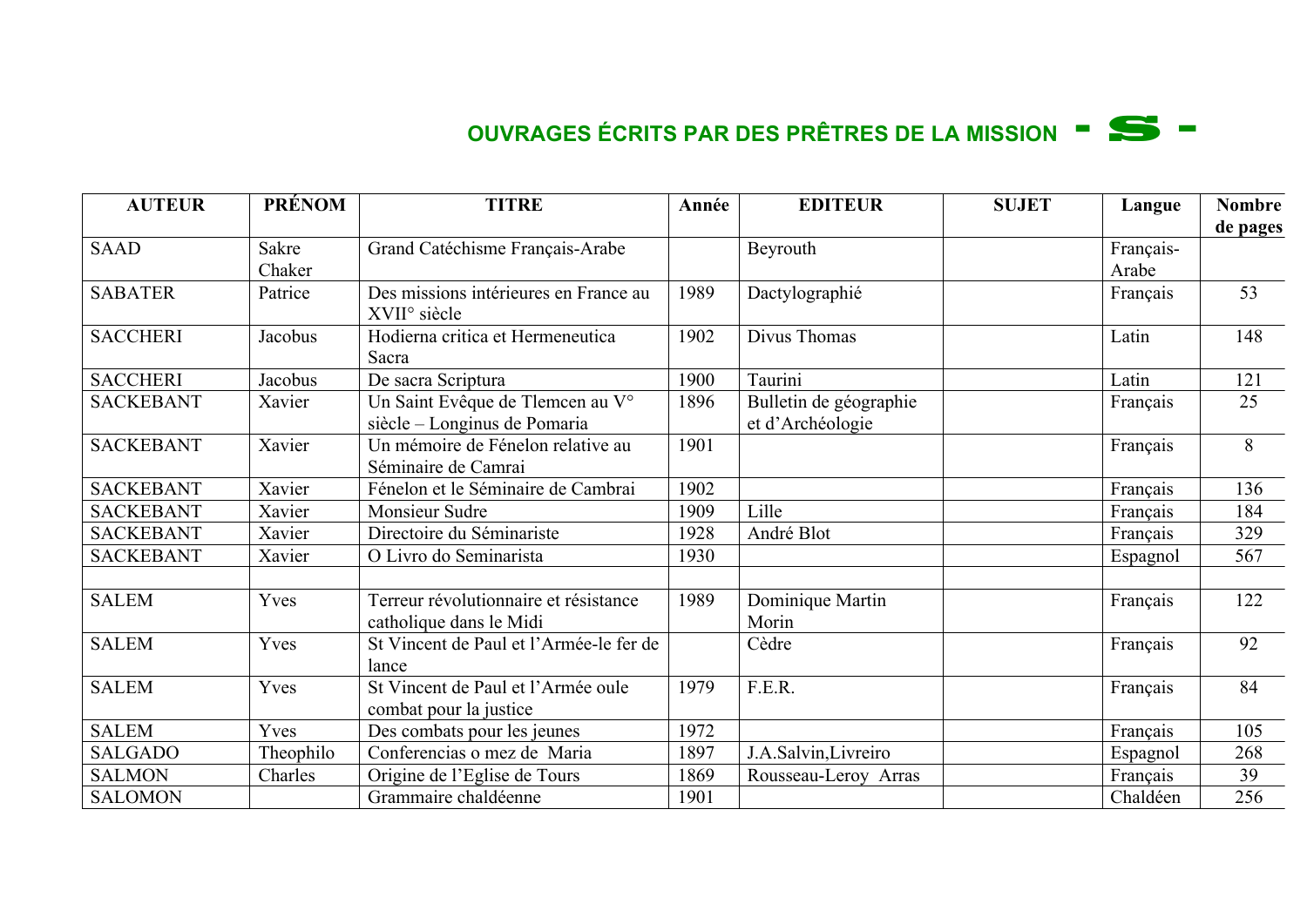| <b>SALOMON</b>     |                 | La guide des pécheurs                                                            | 1904 |                     |          | 783             |
|--------------------|-----------------|----------------------------------------------------------------------------------|------|---------------------|----------|-----------------|
| <b>SAUMELL</b>     | Matias          | Novena en honor de Maria<br>Immaculada                                           |      | Manuscrit           | Espagnol | $\overline{97}$ |
| <b>SALVAIRE</b>    | Georgius        | Manual del devoto de Ntre Sra de<br>Lujan                                        | 1889 | <b>Buenos Aires</b> | Espagnol | 576             |
| <b>SALVAIRE</b>    | Georgius        | Coronacion de Ntra Sra de Lujan                                                  | 1887 | <b>Buenos Aires</b> | Espagnol | 156             |
| <b>SALVAIRE</b>    | Georgius        | Novena de Nuestra Senora de Lujan                                                | 1876 | <b>Buenos Aires</b> | Espagnol | 64              |
| <b>SALVAIRE</b>    | Georgius        | Solemne Novena en honor de Ntra<br>senora de Lujan                               | 1946 |                     | Espagnol | $\overline{95}$ |
| <b>SALVUCCI</b>    | Vincenzo        | Florilegio Christiano                                                            | 1891 | Bologne             | Italien  | 336             |
| <b>SANCHEZ</b>     | Julio           | Somos las ulrimas Victimas - las<br>Cuatro Hijas de la Caridad de Arras          | 1920 | Madrid              | Espagnol | 141             |
| <b>SANSEVERINO</b> | Cajetano        | Historia philosophiae                                                            | 1880 |                     | Latin    | 161             |
| <b>SANTOS</b>      | José            | Biografia del Sr D. Aquilino<br>Valdivielso y mayor                              | 1912 | Madrid              | Espagnol | 48              |
| <b>SANZ</b>        | Ramon           | <b>Predicacion Misionera</b>                                                     | 1941 | La milagrosa        | Espagnol | 547             |
| <b>SAPETO</b>      | Guiseppe        | Viaggio e Missione Cattolica                                                     | 1857 | Roma                | Italien  | 528             |
| <b>SARDA</b>       | A.              | L'Evangile – analyses chronologie                                                | 1938 | <b>Buenos Aires</b> | Français | 230             |
| <b>SARNELIUS</b>   |                 | Guia sentimental do Caraça                                                       | 1953 |                     | Espagnol | 305             |
| <b>SASTRE</b>      | Juan            | Primera Carta Pastoral                                                           | 1924 |                     | Espagnol | 13              |
| <b>SASTRE</b>      | Juan            | Carta pastoral - centenario de la<br>Medalla Milagrosa                           | 1930 |                     | Espagnol | 20              |
| <b>SAVINO</b>      | Paolo<br>Emilio | Il credente e l'Incredulo ovvero la fede<br>de l'Incredulita                     | 1899 | Avellino            | Italien  | 1067            |
| <b>SAVINO</b>      | Emilio          | El poder temporal del Papa o la<br>cuestion Romana                               | 1890 | <b>Buenos Aires</b> | Espagnol | 216             |
| <b>SAVINO</b>      | Emilio          | Catolicismo y Protestantismo                                                     | 1888 | <b>Buenos Aires</b> | Espagnol | 160             |
| <b>SAVINO</b>      | Emilio          | Catholicisme et Protestantisme                                                   | 1893 | Delhomme et Briguet | Français | 191             |
| <b>SAVINO</b>      | Emilio          | Catholicism and Protestantism                                                    | 1890 | <b>Buenos Aires</b> | Anglais  | 231             |
| <b>SAVINO</b>      | Emilio          | Il magetismo, l'ipnotismo e lo<br>spiritismo ovvero satana e la moderna<br>magia | 1895 | Benevento           | Italien  | 328             |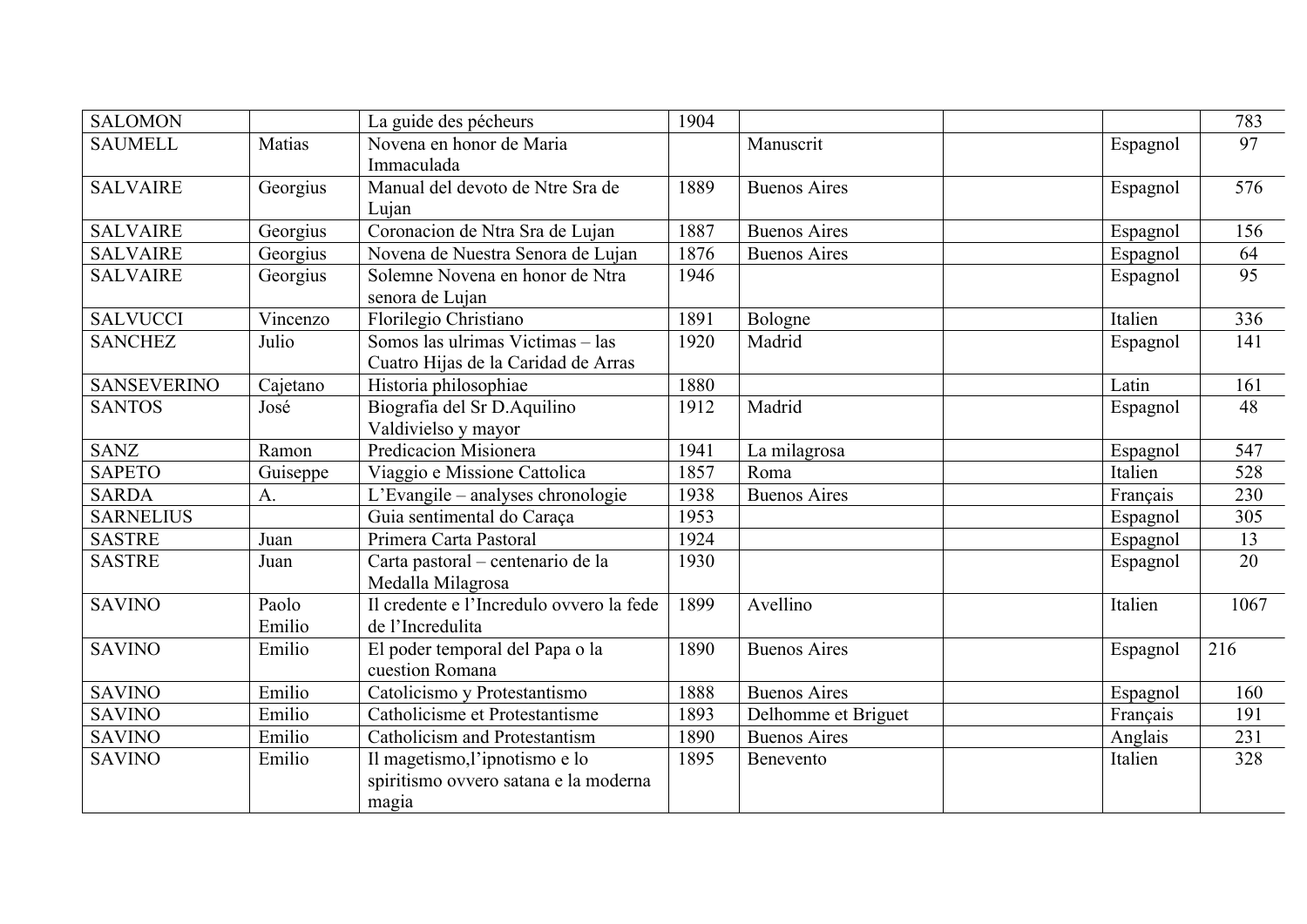| <b>SAVINO</b>   | Emilio   | Il magetismo, l'ipnotismo e lo<br>spiritismo ovvero satana e la moderna<br>magia | 1892 | <b>Buenos Aires</b> | Espagnol | 112 |
|-----------------|----------|----------------------------------------------------------------------------------|------|---------------------|----------|-----|
| <b>SAVINO</b>   | Emilio   | La Foi et l'incrédulité                                                          | 1895 | Delhomme et Briguet | Français | 359 |
| <b>SAVINO</b>   | Emilio   | La fé y l'incredulidad                                                           | 1893 | <b>Buenos Aires</b> | Espagnol | 422 |
| <b>SAVINO</b>   | Emilio   | Pequeno Manual del Misionero                                                     | 1876 | <b>Buenos Aires</b> | Espagnol | 120 |
| <b>SAVINO</b>   | Emilio   | Il mederno riformismo Catolico                                                   | 1907 | Materdomini         | Italien  | 75  |
|                 |          |                                                                                  |      |                     |          |     |
| <b>SCHILLER</b> | François | Fol a szivekkel                                                                  | 1904 | <b>Budapest</b>     | Hongrois | 628 |
| <b>SCHORVN</b>  |          |                                                                                  | 1977 | Cèdre               | Français |     |
| <b>SNOW</b>     | Marshall | Higher education                                                                 | 1901 | Washington          | Anglais  | 213 |
| <b>SCHLETZ</b>  | Alfons   | Nasza Preszlosc Tome 1                                                           | 1946 | Krakow              | Polonais | 229 |
| <b>SCHLETZ</b>  | Alfons   | Nasza Preszlosc Tome 2                                                           | 1947 | Krakow              | Polonais | 253 |
| <b>SCHLETZ</b>  | Alfons   | Nasza Preszlosc Tome 3                                                           | 1947 | Krakow              | Polonais | 280 |
| <b>SCHLETZ</b>  | Alfons   | Nasza Preszlosc Tome 4                                                           | 1948 | Krakow              | Polonais | 382 |
| <b>SCHLETZ</b>  | Alfons   | Nasza Preszlosc Tome 5                                                           | 1957 | Krakow              | Polonais | 350 |
| <b>SCHLETZ</b>  | Alfons   | Nasza Preszlosc Tome 6                                                           | 1957 | Krakow              | Polonais | 420 |
| <b>SCHLETZ</b>  | Alfons   | Nasza Preszlosc Tome 7                                                           | 1958 | Krakow              | Polonais | 374 |
| <b>SCHLETZ</b>  | Alfons   | Nasza Preszlosc Tome 8                                                           | 1958 | Krakow              | Polonais | 530 |
| <b>SCHLETZ</b>  | Alfons   | Nasza Preszlosc Tome 9                                                           | 1959 | Krakow              | Polonais | 462 |
| <b>SCHLETZ</b>  | Alfons   | Nasza Preszlosc Tome 10                                                          | 1959 | Krakow              | Polonais | 497 |
| <b>SCHLETZ</b>  | Alfons   | Nasza Preszlosc Tome 11                                                          | 1960 | Krakow              | Polonais | 479 |
| <b>SCHLETZ</b>  | Alfons   | Nasza Preszlosc Tome 12                                                          | 1960 | Krakow              | Polonais | 317 |
| <b>SCHLETZ</b>  | Alfons   | Nasza Preszlosc Tome 13                                                          | 1961 | Krakow              | Polonais | 318 |
| <b>SCHLETZ</b>  | Alfons   | Nasza Preszlosc Tome 14                                                          | 1961 | Krakow              | Polonais | 316 |
| <b>SCHLETZ</b>  | Alfons   | Nasza Preszlosc Tome 15                                                          | 1962 | Krakow              | Polonais | 318 |
| <b>SCHLETZ</b>  | Alfons   | Nasza Preszlosc Tome 16                                                          | 1962 | Krakow              | Polonais | 317 |
| <b>SCHLETZ</b>  | Alfons   | Nasza Preszlosc Tome 17                                                          | 1963 | Krakow              | Polonais | 239 |
| <b>SCHLETZ</b>  | Alfons   | Nasza Preszlosc Tome 18                                                          | 1963 | Krakow              | Polonais | 238 |
| <b>SCHLETZ</b>  | Alfons   | Nasza Preszlosc Tome 19                                                          | 1964 | Krakow              | Polonais | 240 |
| <b>SCHLETZ</b>  | Alfons   | Nasza Preszlosc Tome 20                                                          | 1964 | Krakow              | Polonais | 236 |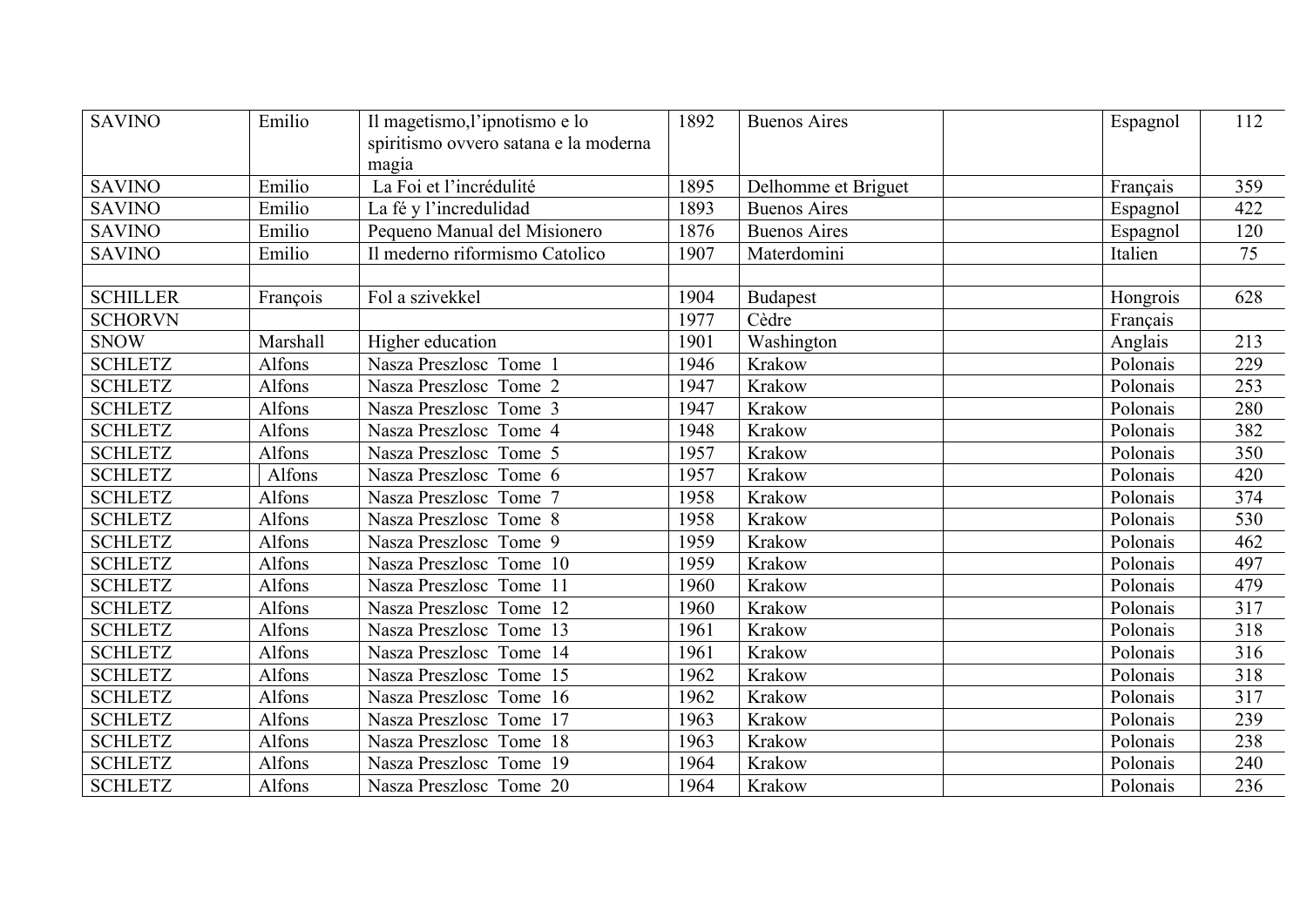| <b>SCHLETZ</b> | Alfons        | Jozef Jakubowski                                              | 1945 | Krakow   | Polonais | 223             |
|----------------|---------------|---------------------------------------------------------------|------|----------|----------|-----------------|
| <b>SCHLETZ</b> |               | Wspolpraca Misionarzy z Komisia<br>Edukacji Narodowej         | 1946 | Krakow   | Polonais | 199             |
| <b>SCHLETZ</b> | Alfons        | Siostra Roza Okecka                                           | 1957 | Krakow   | Polonais | 157             |
| <b>SCHLETZ</b> | Alfons        | Dziatlalnosc Naukowp-Oswiatowa                                | 1939 | Krakow   | Polonais | 39              |
| <b>SCHLETZ</b> | Alfons        | Dwudziestopieciolecie instytutu<br>Misjonarzy                 | 1935 | Krakow   | Polonais | $\overline{30}$ |
| <b>SCHLETZ</b> | Alfons        | Organizator Chrzescijanskiego<br>Milosierdzia                 | 1947 | Krakow   | Polonais | 23              |
| <b>SCHLETZ</b> | Alfons        | Studia Kard. Ledochowskiego                                   | 1947 | Krakow   | Polonais | 9               |
| <b>SCHLETZ</b> | Alfons        | Stanislaw Lempicki                                            | 1948 | Krakow   | Polonais | 31              |
| <b>SCHLETZ</b> | Alfons        | SW. Wincenty à Paulo                                          | 1947 | Krakow   | Polonais | 109             |
| <b>SCHLETZ</b> | Alfons        | KS. Miclata Kownackiego                                       | 1946 | Krakow   | Polonais | 23              |
| <b>SCHLETZ</b> | Alfons        | Zyciorysy                                                     | 1949 | Krakow   | Polonais | 16              |
| <b>SCHLETZ</b> | Alfons        | Prowincjalowie Augustianow w polsce                           | 1960 | Krakow   | Polonais | $8\,$           |
| <b>SCHLETZ</b> | <b>Alfons</b> | L'activité culturelle des Prêtres de la<br>Mission en Pologne |      | Krakow   | Français | $\overline{30}$ |
| <b>SCHLETZ</b> | Alfons        | Michat Bartlomiej Tarlo                                       | 1946 | Krakow   | Polonais | 16              |
| <b>SCHLETZ</b> | Alfonso       | O Pracach Ks Alfonsa Schletza                                 | 1947 | Krakow   | Polonais | 13              |
| <b>SCHMIDT</b> | Ernesto       | Grammaire Mongole 1° partie<br>Française                      | 1935 | Peiping  | Français | 73              |
| <b>SCHMIDT</b> | Ernesto       | Grammaire Mongole 2° partie<br>Mongole                        | 1935 | Peiping  | Mongole  | 48              |
| <b>SCHMIDT</b> | Ernesto       | Ein besuch dr Brutstatte der Madeira                          | 1905 |          | Allemand |                 |
| <b>SCHMIDT</b> | Ernesto       | Araneae nonnullae in insulis<br>Maderianis                    | 1905 | Cracovie | Latin    | 20              |
| <b>SCHMIDT</b> | Ernesto       | Das Kathol Deutfchtum in Palafting                            | 1913 |          | Allemand | 28              |
| <b>SCHMIDT</b> | Ernesto       | Aus dem Vogelleben der Insel Porto<br>Santo                   | 1903 |          | Allemand | 10              |
| <b>SCHMIDT</b> | Ernesto       | Tagebuch Notizen aus Madeira                                  | 1903 |          | Allemand | 6               |
| <b>SCHMIDT</b> | Ernesto       | Letzte Tagebuch-Notizen aus Madeira                           | 1909 |          | Allemand | 6               |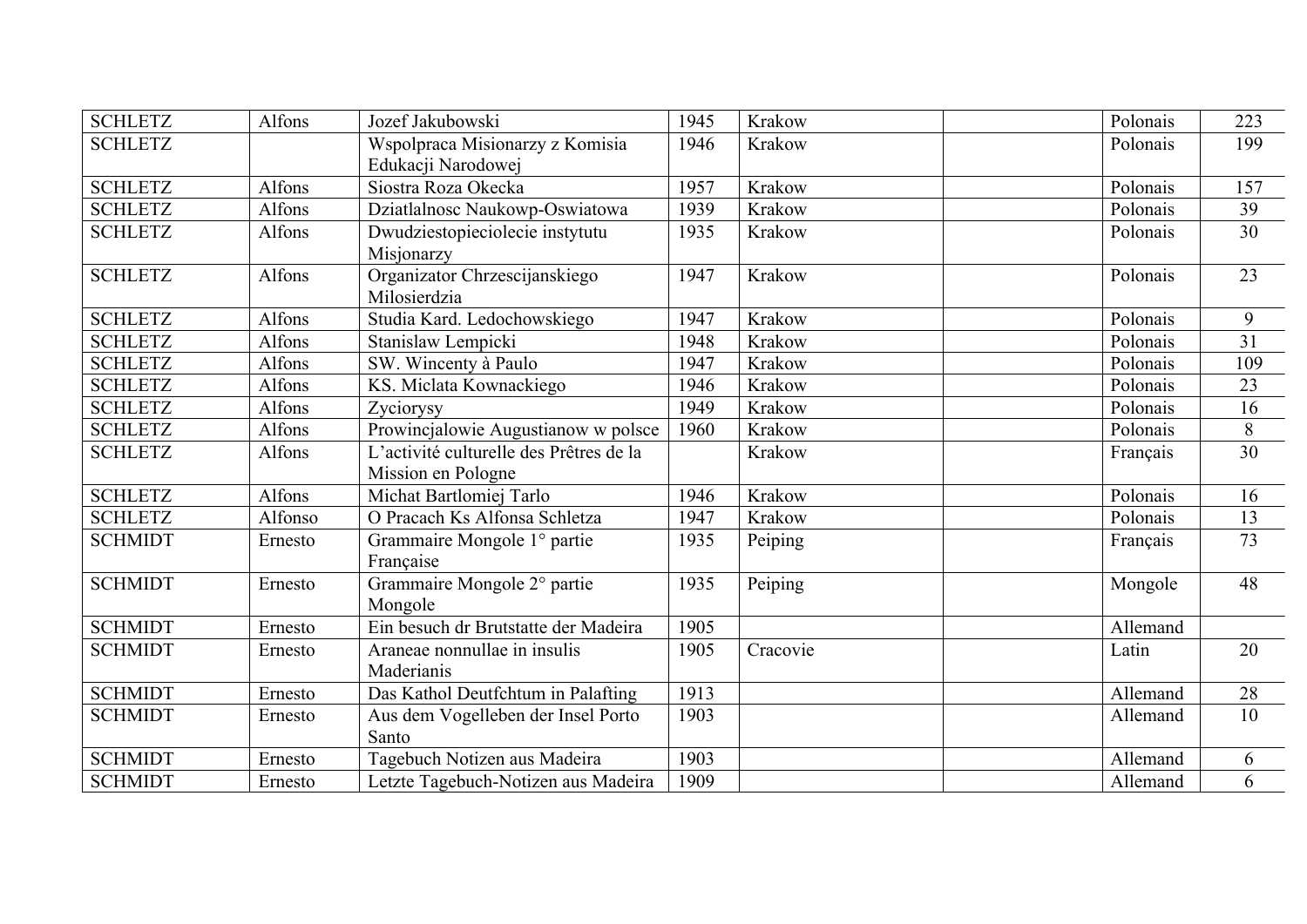| <b>SCHOEPFER</b> | <b>Bernard</b> | La Mission chez nous                |      | Dactylographié | Français | 49 |
|------------------|----------------|-------------------------------------|------|----------------|----------|----|
| <b>SCHORSCH</b>  | Alexander      | Receiving Jesus and the Holy Spirit | 1955 |                | Anglais  | 32 |
| <b>SCHORSCH</b>  | Alexander      | Receiving Jesus and the Holy Spirit | 1955 |                | Anglais  | 34 |
| <b>SCHORSCH</b>  | Alexander      | The Religious Discussion Club       | 1940 | Dactylographié | Anglais  | 35 |
| <b>SCHORSCH</b>  | Alexander      | Use of the new testament            | 1940 | Dactylographié | Anglais  | 28 |
| <b>SCHORSCH</b>  | Alexander      | Use of the Missal                   | 1940 | Dactylographié | Anglais  | 23 |
| <b>SCHORSCH</b>  | Alexander      | Jesus the Christ Child              | 1934 | Chicago        | Anglais  |    |
| <b>SCHORSCH</b>  | Alexander      | Jesus the Christ Child              | 1934 | Chicago        | Anglais  |    |
| <b>SCHORSCH</b>  | Alexander      | Jesus the Christ Child              | 1935 | Chicago        | Anglais  |    |
| <b>SCHORSCH</b>  | Alexander      | Jesus the Christ Child              | 1935 | Chicago        | Anglais  |    |
| <b>SCHORSCH</b>  | Alexander      | Jesus the Christ Child              | 1958 | Chicago        | Anglais  |    |
| <b>SCHORSCH</b>  | Alexander      | Jesus the Christ Child              | 1958 | Chicago        | Anglais  |    |
| <b>SCHORSCH</b>  | Alexander      | Jesus the Redeemer                  | 1934 | Chicago        | Anglais  |    |
| <b>SCHORSCH</b>  | Alexander      | Jesus the Redeemer                  | 1934 | Chicago        | Anglais  |    |
| <b>SCHORSCH</b>  | Alexander      | Jesus the Redeemer                  | 1938 | Chicago        | Anglais  |    |
| <b>SCHORSCH</b>  | Alexander      | Jesus the Redeemer                  | 1938 | Chicago        | Anglais  |    |
| <b>SCHORSCH</b>  | Alexander      | Jesus the Redeemer                  | 1940 | Chicago        | Anglais  |    |
| <b>SCHORSCH</b>  | Alexander      | Jesus the Redeemer                  | 1958 | Chicago        | Anglais  |    |
| <b>SCHORSCH</b>  | Alexander      | Jesus the Good Schepherd            | 1934 | Chicago        | Anglais  |    |
| <b>SCHORSCH</b>  | Alexander      | Jesus the Good Schepherd            | 1934 | Chicago        | Anglais  |    |
| <b>SCHORSCH</b>  | Alexander      | Jesus the Good Schepherd            | 1938 | Chicago        | Anglais  |    |
| <b>SCHORSCH</b>  | Alexander      | Jesus the Good Schepherd            | 1938 | Chicago        | Anglais  |    |
| <b>SCHORSCH</b>  | Alexander      | Jesus the Good Schepherd            | 1955 | Chicago        | Anglais  |    |
| <b>SCHORSCH</b>  | Alexander      | Jesus the Good Schepherd            | 1958 | Chicago        | Anglais  |    |
| <b>SCHORSCH</b>  | Alexander      | Jesus the High Priest               | 1934 | Chicago        | Anglais  |    |
| <b>SCHORSCH</b>  | Alexander      | Jesus the High Priest               | 1934 | Chicago        | Anglais  |    |
| <b>SCHORSCH</b>  | Alexander      | Jesus the High Priest               | 1940 | Chicago        | Anglais  |    |
| <b>SCHORSCH</b>  | Alexander      | Jesus the High Priest               | 1956 | Chicago        | Anglais  |    |
| <b>SCHORSCH</b>  | Alexander      | Jesus the life                      | 1935 | Chicago        | Anglais  |    |
| <b>SCHORSCH</b>  | Alexander      | Jesus the life                      | 1935 | Chicago        | Anglais  |    |
| <b>SCHORSCH</b>  | Alexander      | Jesus the life                      | 1940 | Chicago        | Anglais  |    |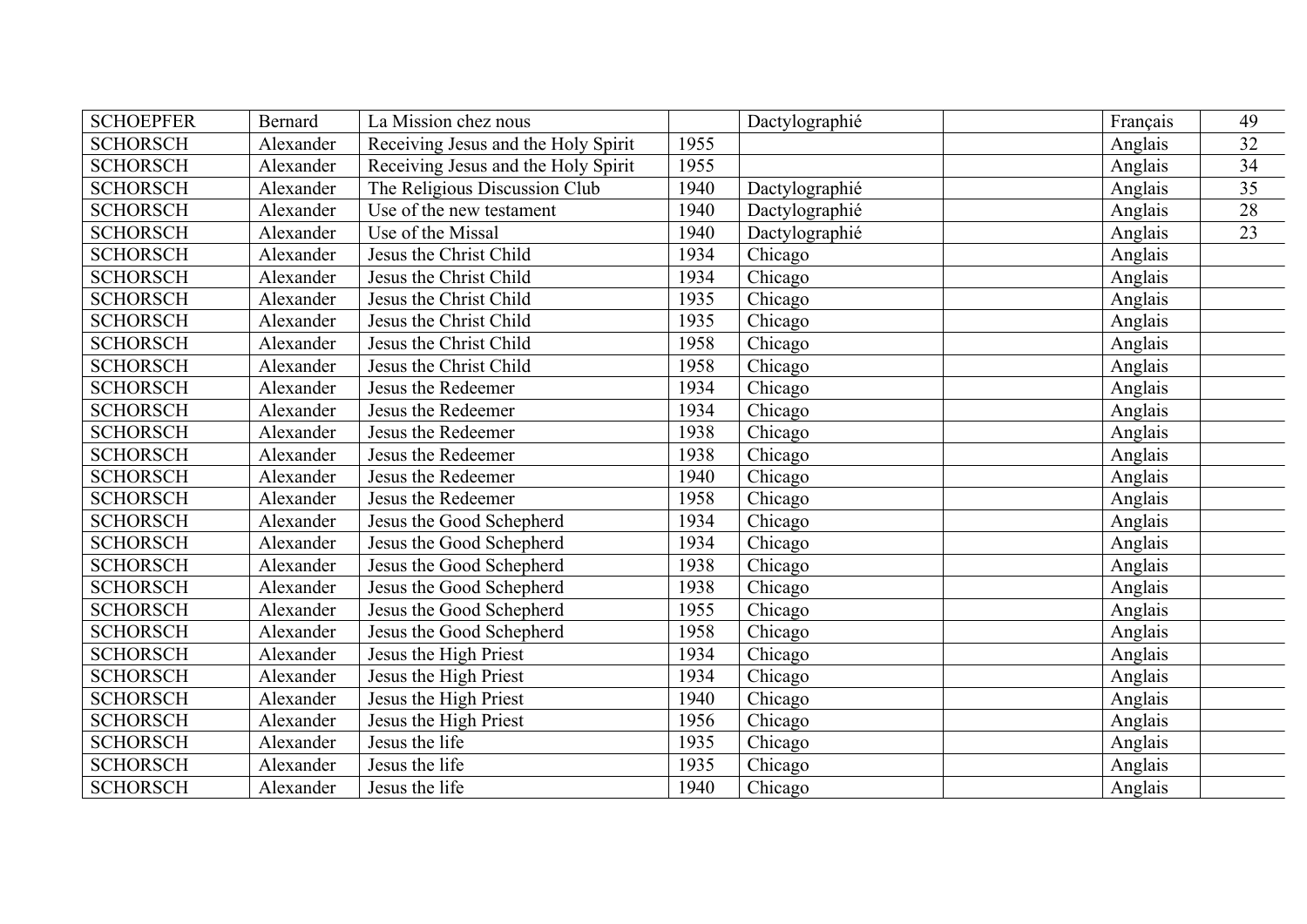| <b>SCHORSCH</b>    | Alexander | Jesus the life                        | 1940 | Chicago              | Anglais  |                 |
|--------------------|-----------|---------------------------------------|------|----------------------|----------|-----------------|
| <b>SCHORSCH</b>    | Alexander | Jesus the King                        | 1935 | Chicago              | Anglais  |                 |
| <b>SCHORSCH</b>    | Alexander | Jesus the King                        | 1935 | Chicago              | Anglais  |                 |
| <b>SCHORSCH</b>    | Alexander | Jesus the King                        | 1938 | Chicago              | Anglais  |                 |
| <b>SCHORSCH</b>    | Alexander | Jesus the King                        | 1939 | Chicago              | Anglais  |                 |
| <b>SCHORSCH</b>    | Alexander | Jesus the Head of the Church          | 1936 | Chicago              | Anglais  |                 |
| <b>SCHORSCH</b>    | Alexander | Jesus the Head of the Church          | 1936 | Chicago              | Anglais  |                 |
| <b>SCHORSCH</b>    | Alexander | Jesus the son of God Made Man         | 1937 | Chicago              | Anglais  |                 |
| <b>SCHORSCH</b>    | Alexander | Jesus the son of God Made Man         | 1937 | Chicago              | Anglais  |                 |
| <b>SCHORUNG</b>    |           | Les douleurs de la deuxième naissance | 1952 | Plon                 | Français | 242             |
| <b>SCHORUNG</b>    |           | Des intégristes voués à la mort       | 1977 | La pensée catholique | Français |                 |
| <b>SCHUMACHER</b>  | Pedro     | La Sociedad civil christiana 3° éd.   | 1893 | <b>B.Herder</b>      | Espagnol | 119             |
| <b>SCHUMACHER</b>  | Pedro     | La Sociedad civil christiana 4° éd ;  | 1894 | <b>B.Herder</b>      | Espagnol | 118             |
| <b>SCHUMACHER</b>  | Pedro     | Gramatica latina                      | 1884 | Quito                | Espagnol | 110             |
| <b>SCHUMACHER</b>  | Pedro     | Gramatica latina                      | 1886 | Quito                |          | 160             |
| <b>SCISKALSKI</b>  | Jan       | historycznych                         | 1907 | Cracovie             | Polonais | 15              |
| <b>SCIULDONE</b>   |           | Souvenir of the tenth Anniversary of  | 1934 | <b>Baltimore</b>     | Anglais  | 18              |
|                    |           | Our lady of Pompei Church             |      |                      |          |                 |
| <b>SCOGNAMILLO</b> | Guiseppe  | Associazione delle dame della carita  | 1936 | Roma                 | Italien  | 40              |
| <b>SEDJ</b>        |           | Cudodelna svetinja                    | 1930 |                      | Polonais | 79              |
| <b>SEGURA</b>      | J.M.      | Derechos civiles y responsabilidad    | 1957 | Presencia            | Espagnol | 76              |
|                    |           | dela mujer                            |      |                      |          |                 |
| <b>SEGURA</b>      | Faustino  | Elementos de Literatura preceptiva    | 1906 | Pedro J.Velasco      | Espagnol | 262             |
| <b>SEMERIA</b>     | Antonio   | La Vita Religiosa                     | 1896 | Savona               | Italien  | 320             |
| <b>SERPETTE</b>    |           | Le Berceau de St Vt de Paul           | 1906 |                      | Français | 63              |
| <b>SERPETTE</b>    |           | Sœur Marguerite Rutan                 | 1907 | Paillart             | Français | $\overline{32}$ |
| <b>SHAW</b>        | Thomas    | The story of the La Salle Mission     | 1908 | Chicago              | Anglais  | 134             |
| <b>SHAW</b>        | Thomas    | The story of the La Salle Mission     | 1908 | Chicago              | Anglais  | 212             |
| <b>SHEEDY</b>      | J.P.      | <b>Untrodden Paths</b>                | 1958 |                      | Anglais  | 119             |
| <b>SIAS</b>        | G.B.      | Una rivendicazioe ugo foscolo         | 1927 |                      | Italien  | 119             |
| <b>SIAS</b>        | G.B.      | Dante in Catene                       | 1928 |                      | Italien  | $\overline{22}$ |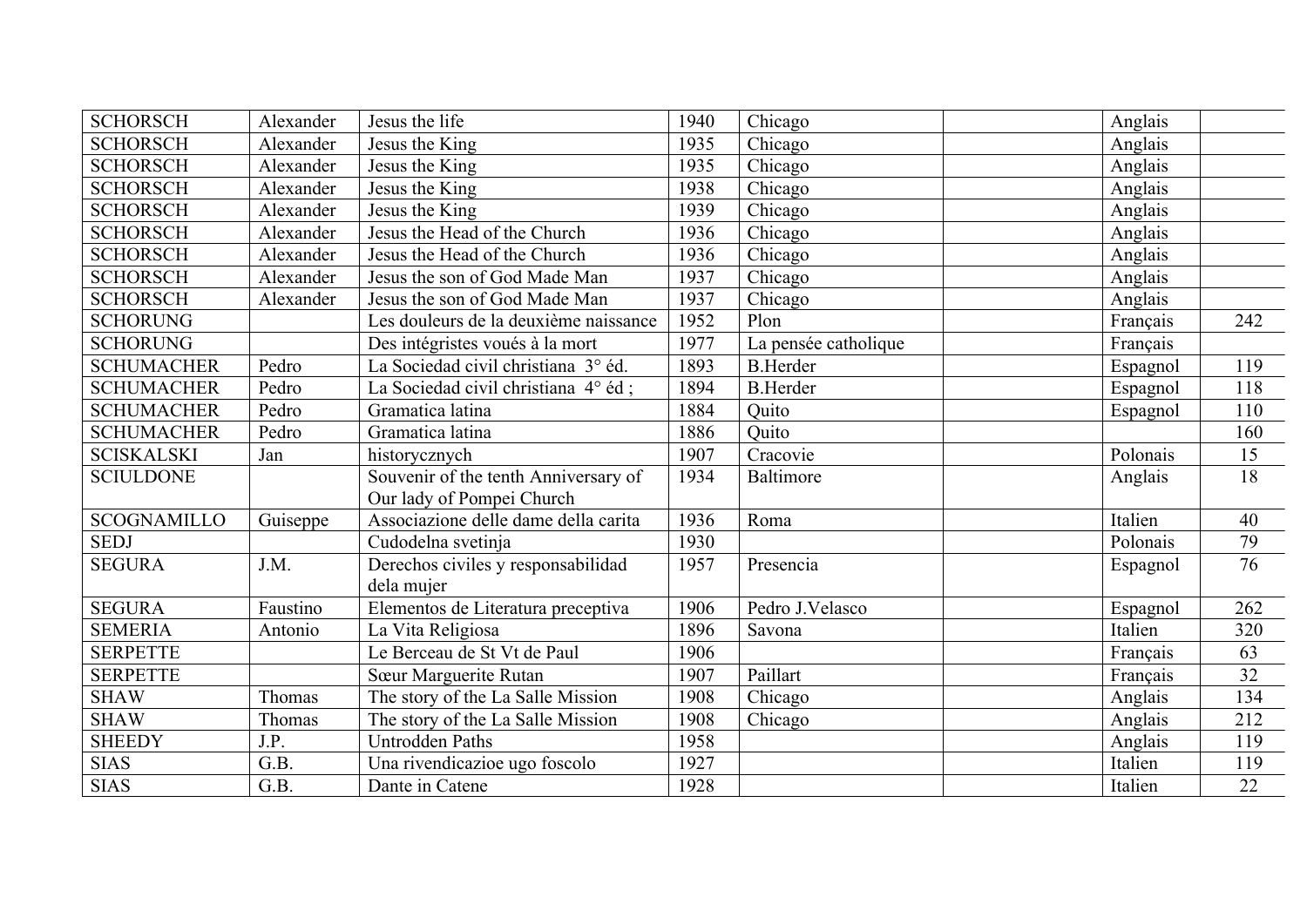| <b>SIAS</b>       | G.B.             | De vertutibus Theologicis et de Virtute<br>Religionis                       | 1921 |                                           |                   | Latin     | 12  |
|-------------------|------------------|-----------------------------------------------------------------------------|------|-------------------------------------------|-------------------|-----------|-----|
| <b>SIEBEN</b>     | $\mathbf{A}$ .   | L'éducation de l'enfance abandonnée                                         | 1913 |                                           |                   | Français  | 47  |
| <b>SIEDLECKI</b>  | Joanem           | <b>Cantionale Ecclesiasticum</b>                                            | 1886 | Cracovie                                  | Chants Grégorien  | Latin     | 410 |
| <b>SIEDLECKI</b>  | Joanem           | Spiewniczek Piesni koscielne                                                | 1895 | Cracovie                                  | Recueil de chants | Polonais  | 143 |
| <b>SIEDLECKI</b>  | Joanem           | Spiewniczek Piesni koscielne                                                | 1902 | Warszawa                                  | Recueil de chants | Polonais  | 147 |
| <b>SIERRA</b>     | L.               | Les Hijas de la caridad                                                     | 1940 | La Milagrosa                              |                   | Espagnol  | 304 |
| <b>SILVA</b>      | Pompeo           | La Madonna                                                                  | 1911 |                                           |                   | Italien   | 35  |
| <b>SILVA</b>      | Pompeo           | Il mese di san Giuseppe                                                     | 1929 | E.Marietti                                |                   | Italien   | 195 |
| Da SILVA          | <b>Belchior</b>  | A formação liturgica do seminarista                                         | 1954 | Revista Eclesiastica<br><b>Brasileira</b> |                   | Portugais | 6   |
| Da SILVA          | <b>Belchior</b>  | Pio XII e os Cristaos Dissidentes                                           | 1952 | Revista Eclesiastica<br><b>Brasileira</b> |                   | Portugais | 19  |
| Da SILVA          | <b>Belchior</b>  | A Igreja e a Filosofia Palavra de Pio<br>XII                                | 1954 | Revista Eclesiastica<br><b>Brasileira</b> |                   | Portugais | 18  |
| <b>SIMARD</b>     | H <sub>1</sub>   | Saint Vincent de Paul et ses œuvres à<br>Marseille                          | 1894 |                                           |                   | Français  | 479 |
| <b>SIMON</b>      | Jules            | Manual do piedoso levita                                                    | 1902 | J.Bricon & A.Lesot                        |                   | Italien   | 474 |
| <b>SIPOLIS</b>    | Barthelemy       | Canticos Espirituaes                                                        | 1868 | <b>B.L.Garnier</b>                        |                   | Portugais | 424 |
| <b>SIPOLIS</b>    | Barthelemy       | Manual de Confraria da cuarda de<br>honra                                   | 1877 |                                           |                   | Portugais | 177 |
| <b>SIPOLIS</b>    | Barthelemy       | Nova colleccao de Canticos sagrados                                         | 1873 |                                           |                   | Portugais | 62  |
| <b>SMITH</b>      | James E.         | The Vincentians and the Re-<br>Evangelisation                               | 1965 | Dacylographié                             |                   | Anglais   | 149 |
| <b>SMORONBURG</b> |                  | Grammaire Française                                                         | 1864 |                                           |                   | Chinois   | 213 |
| <b>SMORONBURG</b> |                  | Elements de l'idiome Français                                               | 1867 | Pékin                                     |                   | Chinois   | 73  |
| <b>SOARDI</b>     | Victor<br>Amédée | De suprema Romani Pontificis<br>autoritate Hodierna Ecclesiae<br>Gallicanae | 1747 |                                           |                   | Latin     | 595 |
| <b>SODJA</b>      | Franc            | Vincencijeva podoba                                                         | 1867 |                                           |                   | Polonais  | 148 |
| <b>SODJA</b>      | Franc            | Duhovne Vaje                                                                | 1962 |                                           |                   | Polonais  | 201 |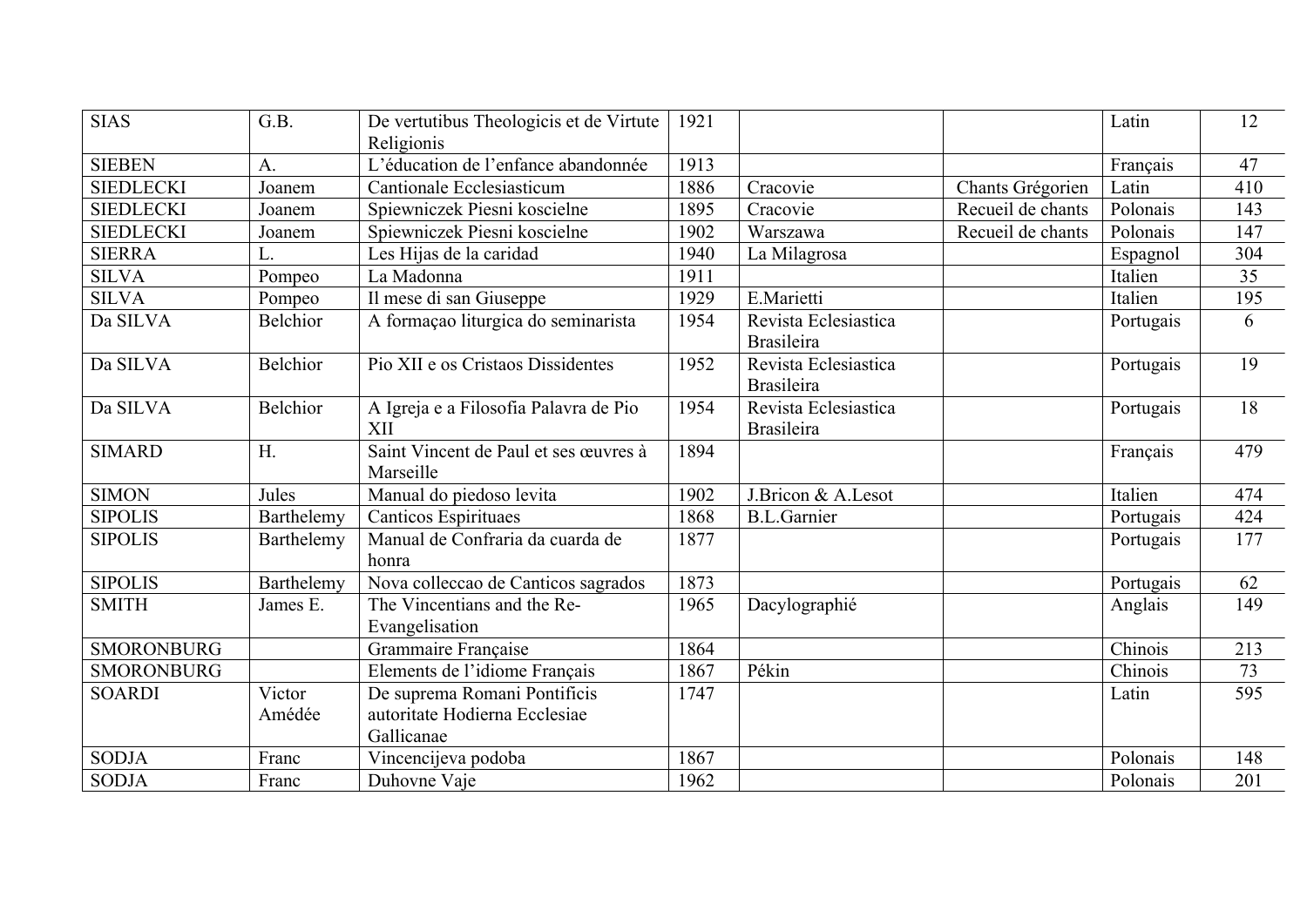| <b>SODJA</b>       | Franc    | Pred vrati pekla                       | 1961 |                         |                  | Polonais | 135            |
|--------------------|----------|----------------------------------------|------|-------------------------|------------------|----------|----------------|
| <b>SODJA</b>       | Franc    | Prebodeno scre                         | 1961 | Baraga                  |                  | Polonais | 181            |
|                    |          |                                        |      |                         |                  |          |                |
| <b>SOJKA</b>       |          | Duszpasterz Polski Zagranica           | 1967 |                         |                  | Polonais | 139            |
| <b>SOKLIC</b>      |          | L'espeit Missionnaire de St Vt de Paul | 1945 | Dactylographié          |                  | Français | 146            |
| <b>SOULIE</b>      |          | Les ennemis de la vigne – le Phyloxéra | 1886 | Oran                    |                  | Français | 49             |
| <b>SOULIE</b>      |          | Manuel de Viticulture                  |      | Constantine             |                  | Français | 134            |
| <b>SOUSTROUGNE</b> | P.Aymard | L'un des trois                         | 1966 |                         | Pièce en 3 actes | Français | 79             |
| SOUSTROUGNE        | P.Aymard | Lettre à Gérard                        | 1966 |                         |                  | Français | 167            |
| <b>SOUSTROUGNE</b> | P.Aymard | Mon vieux village                      | 1973 |                         |                  | Français | 124            |
| <b>SOUSTROUGNE</b> | P.Aymard | Radieuse Famille                       | 1961 |                         |                  | Français | 40             |
| <b>SOUSTROUGNE</b> | P.Aymard | La voix de nos clochers                | 1978 |                         |                  | Français | 20             |
| <b>SOUVAY</b>      | Charles  | Inspiration -L'étude de l'Ecriture     |      | Manuscrit               |                  | Français | 229            |
|                    |          | sainte                                 |      |                         |                  |          |                |
| <b>SOUVAY</b>      | Charles  | The American Catholic Historical       | 1935 |                         |                  | Anglais  | 19             |
|                    |          | Association                            |      |                         |                  |          |                |
| <b>SOUVAY</b>      | Charles  | Souvenir of the centenary celebrations | 1933 |                         |                  | Anglais  | 52             |
| <b>SOUVAY</b>      | Charles  | Ozanam as historian                    | 1933 | The catholic Historical |                  | Anglais  | 16             |
|                    |          |                                        |      | Review                  |                  |          |                |
| <b>SOUVAY</b>      | Charles  | The catholic Chruch in contemporary    | 1932 | The catholic Historical |                  | Anglais  | 23             |
|                    |          | france                                 |      | Review                  |                  |          |                |
| <b>SOUVAY</b>      | Charles  | Questions Anent Mother Seton's         | 1927 | The catholic Historical |                  | Anglais  | $\overline{3}$ |
|                    |          | Conversion                             |      | Review                  |                  |          |                |
| <b>SOUVAY</b>      | Charles  | The Paschal controversy under pope     | 1929 | The catholic Historical |                  | Anglais  | 19             |
|                    |          | Victor I                               |      | Review                  |                  |          |                |
| <b>SOUVAY</b>      | Charles  | Thz Daughters of Charity of St         | 1918 | The Queen's Work        |                  | Anglais  |                |
|                    |          | Vincent de Paul                        |      |                         |                  |          |                |
| <b>SOUVAY</b>      | Charles  | The Prisoner is Free                   | 1929 | Extension magazine      |                  | Anglais  | $\overline{3}$ |
| <b>SOUVAY</b>      | Charles  | Psalms                                 |      | Manuscrit               |                  | Anglais  |                |
| <b>SOUVAY</b>      | Charles  | Métrique des Psaumes                   | 1911 | Manuscrit               |                  | Français | 591            |
| <b>SOUVAY</b>      | Charles  | Hexateuque – Rois – Psaumes            |      |                         |                  | Français |                |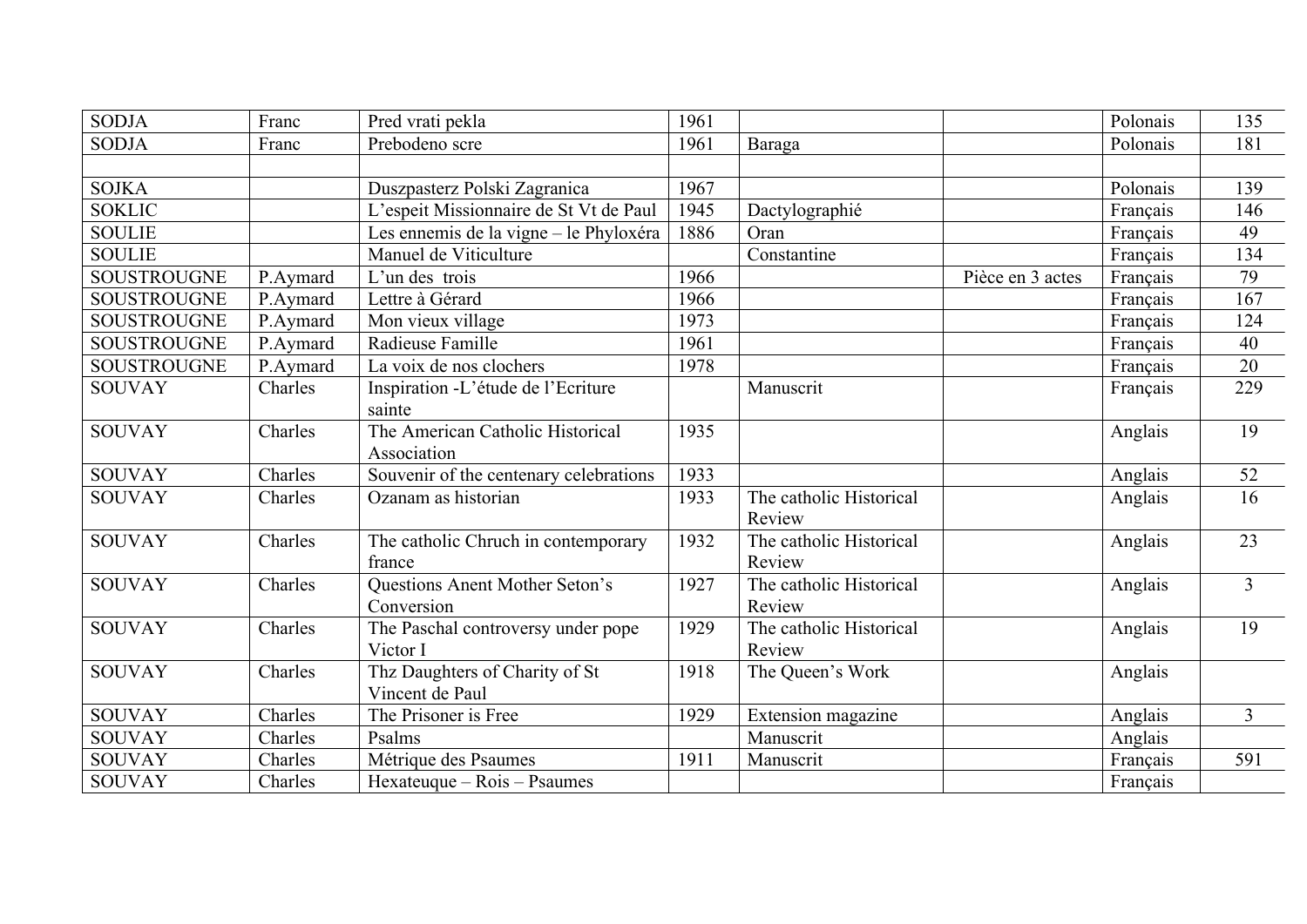| <b>SPACCAPIETRA</b> | Vincenzo   | Lettere Pastorali E Conferenze          | 1860 | Napoli           |                   | Italien   | 328             |
|---------------------|------------|-----------------------------------------|------|------------------|-------------------|-----------|-----------------|
| <b>SPACCAPIETRA</b> | Vincenzo   | Meditazioni per dodici giorni di        | 1846 | Napoli           |                   | Italien   | 217             |
|                     |            | esercizii spirituali                    |      |                  |                   |           |                 |
| <b>SPACCAPIETRA</b> | Vincenzo   | Réponse de Mgr Vincent Spaccapietra     | 1858 |                  |                   | Français  | 49              |
|                     |            | au sermon prononcé dans l'Eglise        |      |                  |                   |           |                 |
|                     |            | anglicane de Port d'Espagne             |      |                  |                   |           |                 |
| <b>SPAANDONK</b>    |            | Voor God en Vaderland                   | 1946 |                  |                   |           | 34              |
|                     |            | Pour Dieu et la Patrie                  |      |                  |                   |           |                 |
| <b>STAHL</b>        |            | Historia Jesu Cristi                    | 1889 |                  |                   | Ethiopien | 174             |
| <b>STAPPUS</b>      | Juan       | Compendio de la Gramatica Latina        | 1909 | Popayan          |                   | Latin     | 197             |
|                     | Francisco  |                                         |      |                  |                   | Espagnol  |                 |
| <b>STAWARSKI</b>    | François   | La famille chinoise face à l'occident   |      | Dactylographié   | Thèse de Doctorat | Français  | 300             |
| <b>STELLA</b>       | Franciscus | Assemblée Domestique et Assemblée       | 1873 |                  |                   | Latin     | 57              |
|                     |            | Provinciale                             |      |                  |                   |           |                 |
| <b>STELLA</b>       | Franciscus | Institutiones liturgicae                | 1895 | Romae            |                   | Latin     | 423             |
| <b>STELLA</b>       | Franciscus | Institutiones liturgicae                | 1929 | Romae            |                   | Latin     | 180             |
| <b>STELLA</b>       | Franciscus | Introduzione allo studio della Liturgia | 1886 | Sienna           |                   | Italien   | 609             |
| <b>STELLA</b>       | Franciscus | Introduzione allo studio della Liturgia | 1887 | Sienna           |                   | Italien   | 607             |
| <b>STEUBESAND</b>   | Heinr      | Die Wundertâtige Medaille               | 1930 | Koln             |                   | Polonais  | 48              |
| <b>STEUBESAND</b>   | Heinr      | Die Wundertâtige Medaille               | 1931 | Koln             |                   | Polonais  | 52              |
| <b>STEUBESAND</b>   | Heinr      | Die Wundertâtige Medaille               | 1933 | Koln             |                   | Polonais  | 64              |
| <b>STEUBESAND</b>   | Heinr      | De Wondedadige Medaille                 | 1935 | Nijmegen         |                   | Polonais  | 64              |
| <b>STEUR</b>        | Pieter     | Het Karakter Van Hieronymus Van         | 1945 | Nijmegen Utrecht |                   | Flamand   | 234             |
|                     |            | Stridon                                 |      |                  |                   |           |                 |
| <b>STEUR</b>        | Pieter     | Le mariage dans le plan de Dieu         |      | Dactylographié   |                   | Français  | 14              |
| <b>STEUR</b>        | Pieter     | Johannes de Doper                       | 1946 | Nijmegen         |                   | Polonais  | 48              |
| <b>STEUR</b>        | Pieter     | Schildwacht                             | 1946 | Nijmegen         |                   | Polonais  | 54              |
| <b>STEUR</b>        | Pieter     | Het Huwelijk                            | 1946 | Nijmegen         |                   | Polonais  | 29              |
| <b>STEUR</b>        | Pieter     | De Maatschappij                         | 1946 | Nijmegen         |                   | Polonais  | 77              |
| <b>STEUR</b>        | Pieter     | De Hereniging                           | 1949 | Nijmegen         |                   | Polonais  | 28              |
| <b>STEUR</b>        | Pieter     | De Missie                               | 1949 | Nijmegen         |                   | Polonais  | $\overline{43}$ |